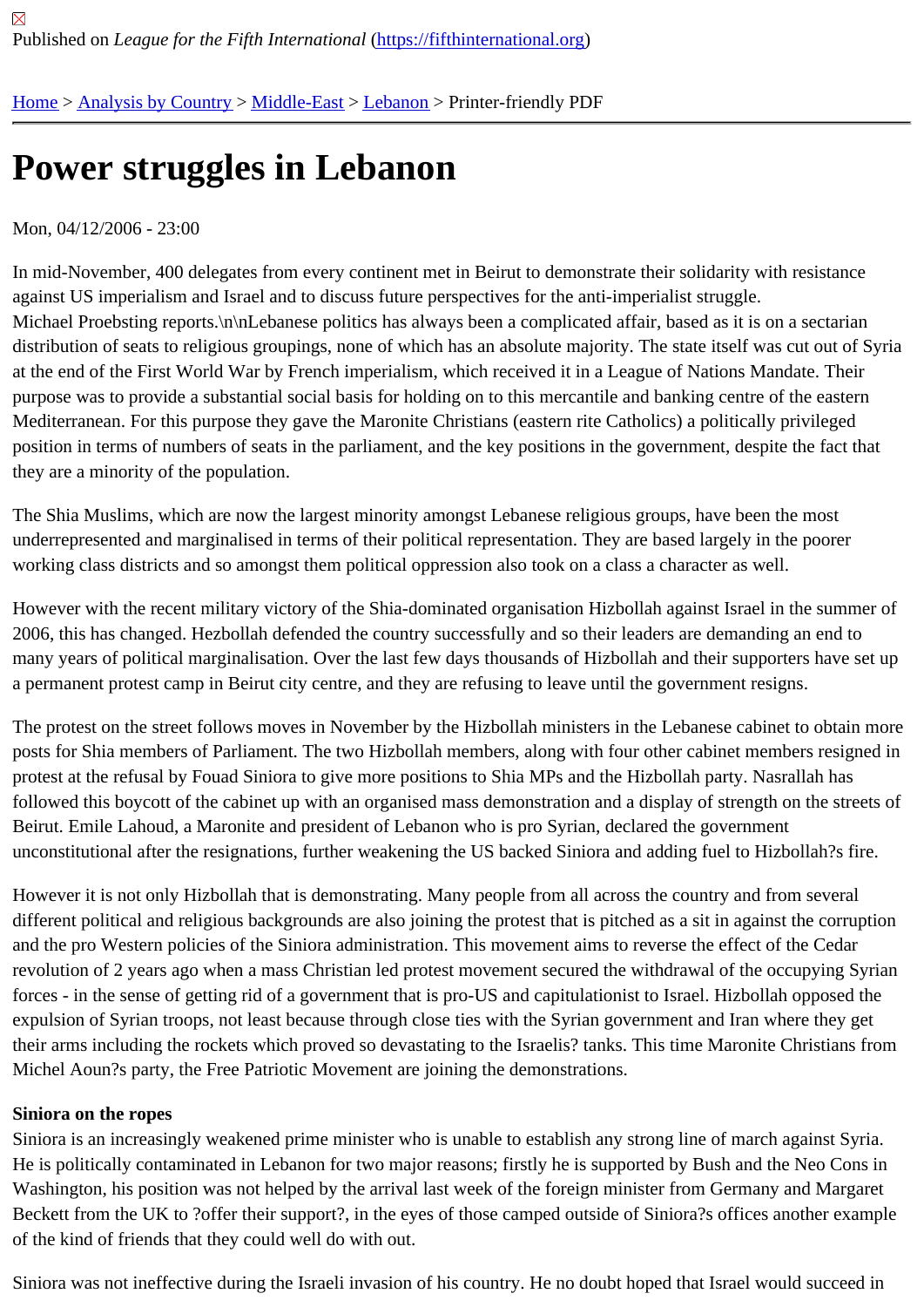destroying Hizbollah sufficiently to remove them as political force in the country. Hizbollahs resounding success in organising the defence of their country and the historic defeat of the Imperialist backed Zionist forces meant that Siniora?s position was seriously undermined. Since November he has been operating with an unconstitutional cabinet, when the Shia ministers resigned from it.

His attempt to set up a tribunal to investigate those allegedly involved with the 2005 assassination of the previous Prime Minster Rafiq al-Hariri had set Lebanon and the UN on a collision course with Syria, which fiercely denies any involvement in his assassination. However both the President and the speaker of the house are pro Syria and the chances of Sinioras tribunal plans getting through the government machinery are slim to none.

In that sense, the movement on the streets represents a further strengthening of Hizbollahs position in Lebanese politics. However the left in Lebanon must be clear of the political pitfalls of the strategy pursued by them. Having more Shia in the government or electing a new Prime Minister cannot end Lebanon?s dependence on the Imperialists. Instead they will replace their current domination by Washington and Paris and their armed gangs in UNIFIL based in the south of the country by tying the country further to Damascus and Tehran. Whilst this would create a nominal anti imperialist bloc in the region, and no doubt tie Lebanon to the ?Axis of Evil?, it would be a unstable totally unreliable and unstable one at best.

The desperation of the Imperialists and their Zionist allies can be sensed in the recent murder of Pierre Gemayel, to try and stock up further sectarian divisions by killing a member of an important ruling family in Lebanon, and an openly anti Syrian MP who it would be very easy to point the finger of blame down the road to Damascus. However based on the principle of ?who gains?? it would be hard to imagine Syria gaining anything from such a high profile assassination, instead the major force in the region that has anything from Gemayel?s death ? an the anti-Syrian, anti-Hezbollah upsurge it was aimed to provoke is Israel.

## [b]Build a revolutionary party[/B]

The working masses and urban poor in Lebanon need a new form of political organisation that is much more democratic than the horse-trading and sectarian division of the Lebanese parliament. A constituent assembly should be convened, elected on the political principle of one person one vote. This would allow a much more democratic government to be created that can help top over come the religious divisions in the country. However for the working class itself to make progress it must break from religious affiliation and cross class collaborationism and establish a genuine workers party. Many trade unions exist in the country, but nearly all of them are tied to sectarian religious parties and organisations which ameliorate their roles as workers organisations that should be fighting for their members class interests. A real working class movement in Lebanon can only be constructed when workers organise outside of their political parties and establish independent, secular trade unions.

The recent international solidarity conference that was held in Beirut shows that small countries like Lebanon play a very important role in the fight back against imperialism. But organisations like Hizbollah, which do not seek to change the fundamental property relations in the country, which do not expropriate the capitalist industries and remove the country from the world imperialist market, which remain tied to the religious confessional politics imposed on the country by imperialism, can never provide a consistent anti imperialist leadership. A compromise between the US and these regional powers, or political privileges for Hizbollah in Lebanon could lead to them abandoning the struggle against imperialism.

A working class party in Lebanon as part of a new international party could seriously challenge the stranglehold of imperialism in the region, but also provide a strong political challenge to the domination by other forces, such as the Ba?athist government in Damascus and the Islamists in Tehran. Neither government is a friend of the workers and poor in Lebanon, no matter how many weapons and cash they send there. Hizbollahs star may be the ascent, and the recent redeeming of Syria and Iran by the US to curry their support for an Arab and Persian led occupation force of Iraq may seem to demonstrate their credentials as serious opponents of the Imperialists in Washington.